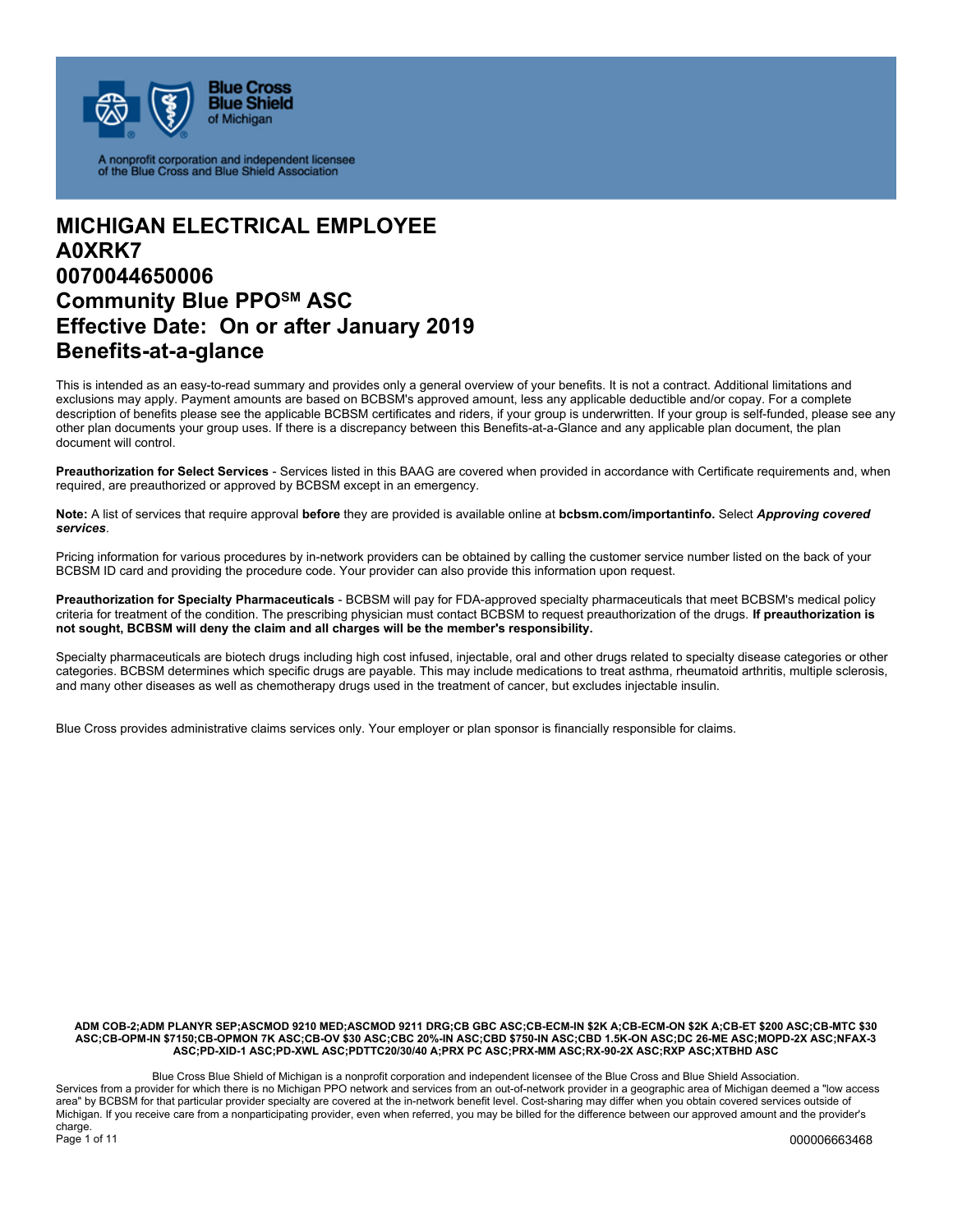| Member's responsibility (deductibles, copays, coinsurance and dollar maximums)                                                                                                                                                                    |                                                                                                                                                                                                                                                                                                                       |                                                                                                                                                                                                                                                     |
|---------------------------------------------------------------------------------------------------------------------------------------------------------------------------------------------------------------------------------------------------|-----------------------------------------------------------------------------------------------------------------------------------------------------------------------------------------------------------------------------------------------------------------------------------------------------------------------|-----------------------------------------------------------------------------------------------------------------------------------------------------------------------------------------------------------------------------------------------------|
| <b>Benefits</b>                                                                                                                                                                                                                                   | In-network                                                                                                                                                                                                                                                                                                            | <b>Out-of-network</b>                                                                                                                                                                                                                               |
| <b>Deductible</b>                                                                                                                                                                                                                                 | \$750 for one member,<br>\$1,500 for the family (when two or more<br>members are covered under your<br>contract) each calendar year                                                                                                                                                                                   | \$1,500 for one member,<br>\$3,000 for the family (when two<br>or more members are covered<br>under your contract) each<br>calendar year                                                                                                            |
|                                                                                                                                                                                                                                                   | <b>Note:</b> Deductible may be waived for<br>covered services performed in an in-<br>network physician's office and for<br>covered mental health and substance<br>use disorder services that are equivalent<br>to an office visit and performed in an in-<br>network physician's office.                              | <b>Note:</b> Out-of-network deductible<br>amounts also count toward the in-<br>network deductible.                                                                                                                                                  |
| <b>Flat-dollar copays</b>                                                                                                                                                                                                                         | • \$30 copay for office visits and office<br>consultations<br>\$30 copay for medical online visits<br>\$30 copay for chiropractic and<br>osteopathic manipulative therapy<br>\$200 copay for emergency room<br>visits<br>\$30 copay for urgent care visits<br>$\bullet$                                               | • \$200 copay for emergency<br>room visits                                                                                                                                                                                                          |
| Coinsurance amounts (percent copays)<br>Note: Coinsurance amounts apply once the deductible has been met.                                                                                                                                         | • 50% of approved amount for private<br>duty nursing care<br>• 20% of approved amount for mental<br>health care and substance use<br>disorder treatment<br>20% of approved amount for most<br>other covered services (coinsurance<br>waived for covered services<br>performed in an in-network<br>physician's office) | • 50% of approved amount for<br>private duty nursing care<br>• 30% of approved amount for<br>mental health care and<br>substance use disorder<br>treatment<br>• 30% of approved amount for<br>most other covered services                           |
| Annual coinsurance maximums - applies to coinsurance amounts for all<br>covered services - but does not apply to deductibles, flat-dollar copays,<br>private duty nursing care coinsurance amounts and prescription drug cost-<br>sharing amounts | \$2,000 for one member,<br>\$4,000 for the family (when two or more<br>members are covered under your<br>contract) each calendar year                                                                                                                                                                                 | \$2,000 for one member,<br>\$4,000 for the family (when two<br>or more members are covered<br>under your contract) each<br>calendar year<br>Note: Out-of-network<br>coinsurance amounts also count<br>toward the in-network<br>coinsurance maximum. |
| <b>Annual out-of-pocket maximums - applies to deductibles, flat dollar</b><br>copays and coinsurance amounts for all covered services - including cost-<br>sharing amounts for prescription drugs, if applicable                                  | \$7,150 for one member,<br>\$14,300 for the family (when two or more \$14,300 for the family (when two<br>members are covered under your<br>contract) each calendar year                                                                                                                                              | \$7,150 for one member,<br>or more members are covered<br>under your contract) each<br>calendar year<br>Note: Out-of-network cost-<br>sharing amounts also count<br>toward the in-network out-of-<br>pocket maximum.                                |
| Lifetime dollar maximum                                                                                                                                                                                                                           | None                                                                                                                                                                                                                                                                                                                  |                                                                                                                                                                                                                                                     |

Blue Cross Blue Shield of Michigan is a nonprofit corporation and independent licensee of the Blue Cross and Blue Shield Association. Services from a provider for which there is no Michigan PPO network and services from an out-of-network provider in a geographic area of Michigan deemed a "low access area" by BCBSM for that particular provider specialty are covered at the in-network benefit level. Cost-sharing may differ when you obtain covered services outside of Michigan. If you receive care from a nonparticipating provider, even when referred, you may be billed for the difference between our approved amount and the provider's charge.<br>Page 2 of 11 Page 2 of 11 000006663468 Page 2 of 11 000006663468 Page 2 of 11 000006663468 Page 2 of 11 000006663468 Page 2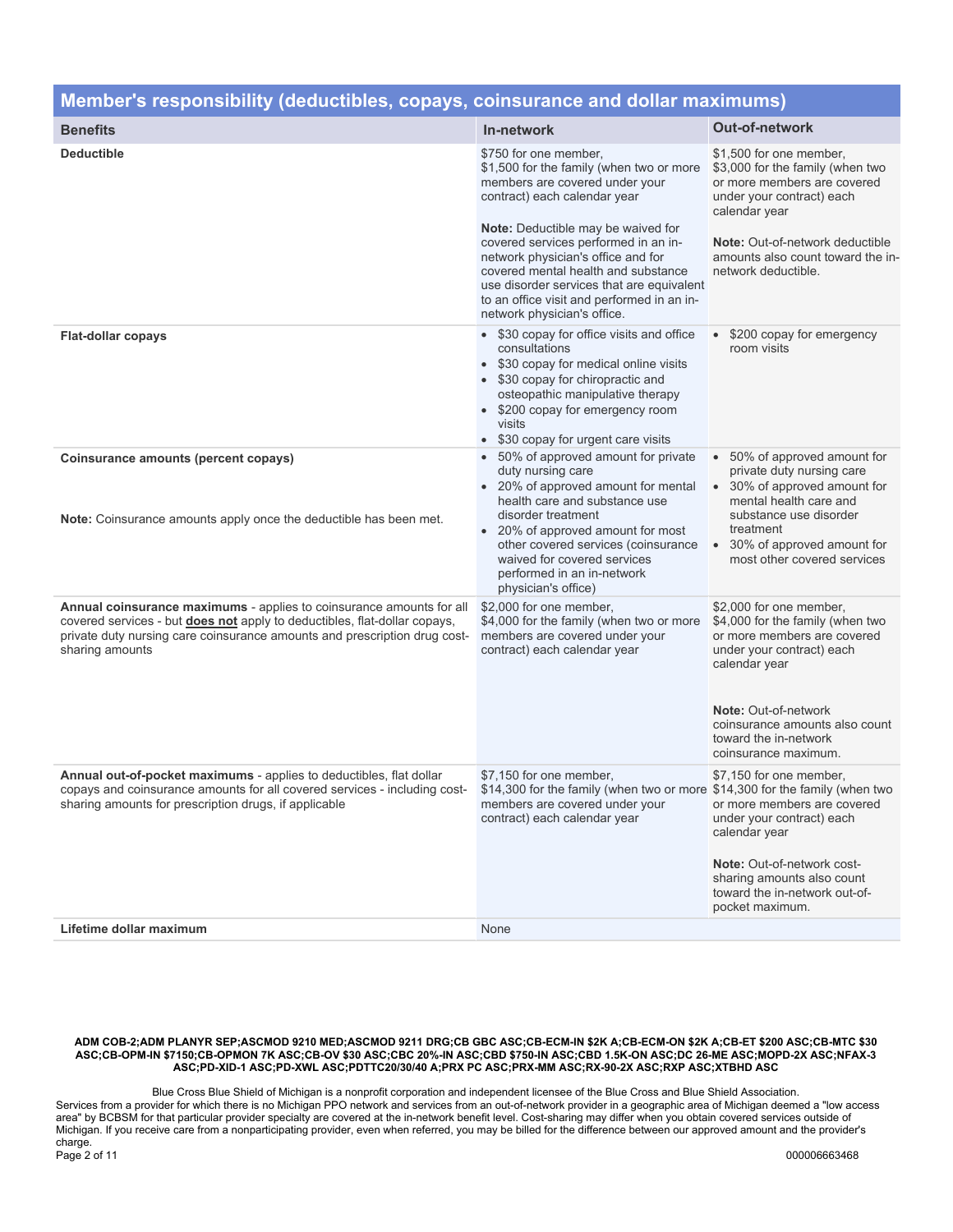| <b>Preventive care services</b>                                                                                                                                                                                                                  |                                                                                                                                                                                                                                                                                                                                                               |                                         |
|--------------------------------------------------------------------------------------------------------------------------------------------------------------------------------------------------------------------------------------------------|---------------------------------------------------------------------------------------------------------------------------------------------------------------------------------------------------------------------------------------------------------------------------------------------------------------------------------------------------------------|-----------------------------------------|
| <b>Benefits</b>                                                                                                                                                                                                                                  | In-network                                                                                                                                                                                                                                                                                                                                                    | <b>Out-of-network</b>                   |
| Health maintenance exam - includes chest x-ray, EKG, cholesterol<br>screening and other select lab procedures                                                                                                                                    | 100% (no deductible or<br>copay/coinsurance), one per member<br>per calendar year<br><b>Note:</b> Additional well-women visits may                                                                                                                                                                                                                            | Not covered                             |
|                                                                                                                                                                                                                                                  | be allowed based on medical necessity.                                                                                                                                                                                                                                                                                                                        |                                         |
| Gynecological exam                                                                                                                                                                                                                               | 100% (no deductible or<br>copay/coinsurance), one per member<br>per calendar year<br>Note: Additional well-women visits may<br>be allowed based on medical necessity.                                                                                                                                                                                         | Not covered                             |
| Pap smear screening - laboratory and pathology services                                                                                                                                                                                          | 100% (no deductible or<br>copay/coinsurance), one per member<br>per calendar year                                                                                                                                                                                                                                                                             | Not covered                             |
| Voluntary sterilization for females                                                                                                                                                                                                              | 100% (no deductible or<br>copay/coinsurance)                                                                                                                                                                                                                                                                                                                  | 70% after out-of-network<br>deductible  |
| Prescription contraceptive devices - includes insertion and removal of an<br>intrauterine device by a licensed physician                                                                                                                         | 100% (no deductible or<br>copay/coinsurance)                                                                                                                                                                                                                                                                                                                  | 100% after out-of-network<br>deductible |
| Contraceptive injections                                                                                                                                                                                                                         | 100% (no deductible or<br>copay/coinsurance)                                                                                                                                                                                                                                                                                                                  | 70% after out-of-network<br>deductible  |
| Well-baby and child care visits                                                                                                                                                                                                                  | 100% (no deductible or<br>copay/coinsurance)<br>• 8 visits, birth through 12 months<br>• 6 visits, 13 months through 23<br>months<br>• 6 visits, 24 months through 35<br>months<br>• 2 visits, 36 months through 47<br>months<br>• Visits beyond 47 months are limited<br>to one per member per calendar year<br>under the health maintenance exam<br>benefit | Not covered                             |
| Adult and childhood preventive services and immunizations as<br>recommended by the USPSTF, ACIP, HRSA or other sources as<br>recognized by BCBSM that are in compliance with the provisions of the<br>Patient Protection and Affordable Care Act | 100% (no deductible or<br>copay/coinsurance)                                                                                                                                                                                                                                                                                                                  | Not covered                             |
| Fecal occult blood screening                                                                                                                                                                                                                     | 100% (no deductible or<br>copay/coinsurance), one per member<br>per calendar year                                                                                                                                                                                                                                                                             | Not covered                             |
| Flexible sigmoidoscopy exam                                                                                                                                                                                                                      | 100% (no deductible or<br>copay/coinsurance), one per member<br>per calendar year                                                                                                                                                                                                                                                                             | Not covered                             |
| Prostate specific antigen (PSA) screening                                                                                                                                                                                                        | 100% (no deductible or<br>copay/coinsurance), one per member<br>per calendar year                                                                                                                                                                                                                                                                             | Not covered                             |
| Routine laboratory and radiology services<br>Thyroid hormone (T3 or T4)<br>Thyroid stimulating hormone (TSH)<br>Assay of PSA (total)<br>Triglycerides                                                                                            | 100% (no deductible or<br>copay/coinsurance)                                                                                                                                                                                                                                                                                                                  | 70% after out-of-network<br>deductible  |

Blue Cross Blue Shield of Michigan is a nonprofit corporation and independent licensee of the Blue Cross and Blue Shield Association. Services from a provider for which there is no Michigan PPO network and services from an out-of-network provider in a geographic area of Michigan deemed a "low access area" by BCBSM for that particular provider specialty are covered at the in-network benefit level. Cost-sharing may differ when you obtain covered services outside of Michigan. If you receive care from a nonparticipating provider, even when referred, you may be billed for the difference between our approved amount and the provider's charge.<br>Page 3 of 11 Page 3 of 11 000006663468 Page 3 of 11 000006663468 Page 3 of 11 000006663468 Page 3 of 11 000006663468 Page 3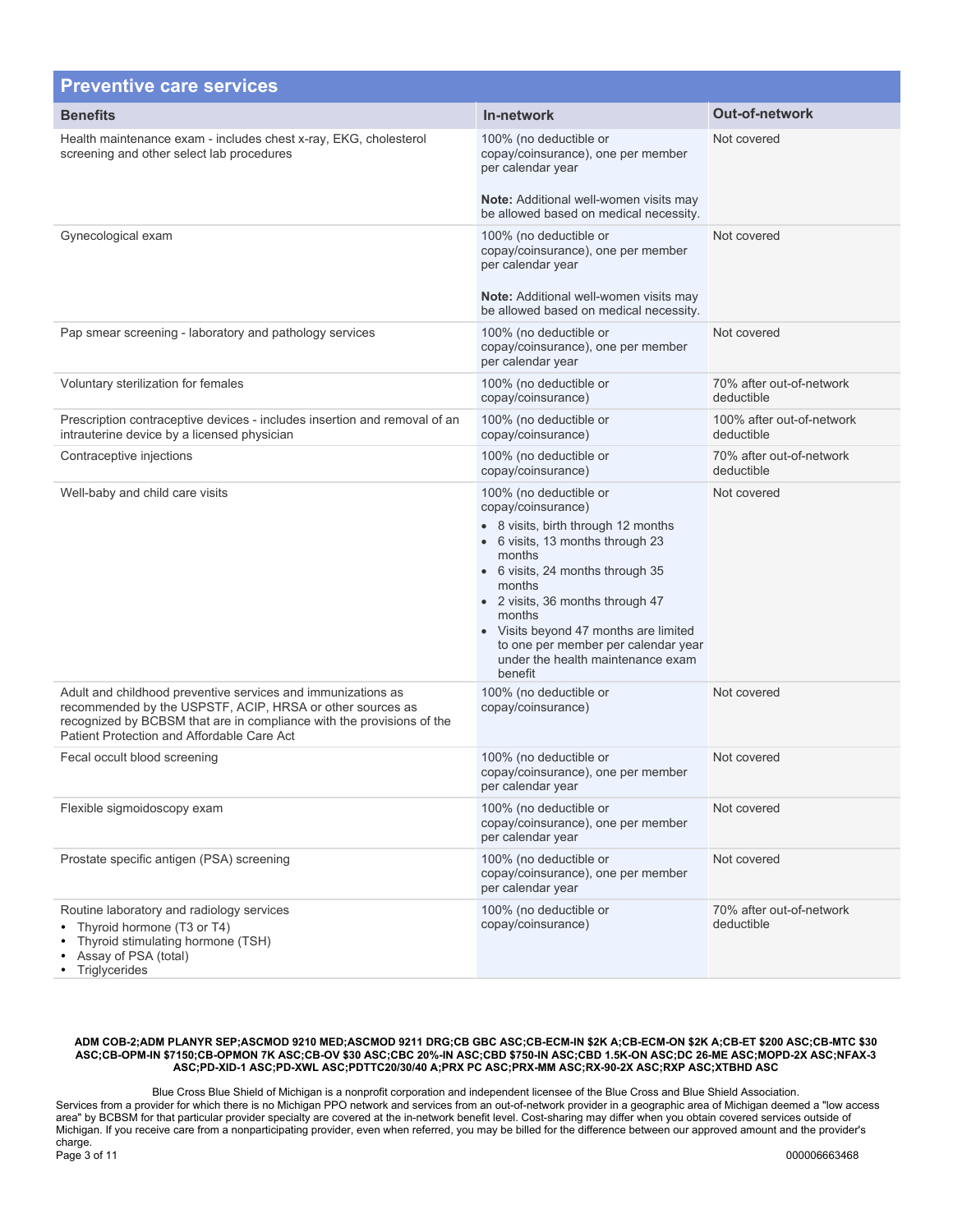| <b>Benefits</b>                              | In-network                                                              | <b>Out-of-network</b>                                                                                                                                             |
|----------------------------------------------|-------------------------------------------------------------------------|-------------------------------------------------------------------------------------------------------------------------------------------------------------------|
| Routine mammogram and related reading        | 100% (no deductible or<br>copay/coinsurance) regardless of<br>diagnosis | 70% after out-of-network<br>deductible                                                                                                                            |
|                                              |                                                                         | <b>Note:</b> Out-of-network readings<br>and interpretations are payable<br>only when the screening<br>mammogram itself is performed<br>by an in-network provider. |
|                                              | One per member per calendar year                                        |                                                                                                                                                                   |
| Colonoscopy - routine or medically necessary | 100% (no deductible or<br>copay/coinsurance) regardless of<br>diagnosis | 70% after out-of-network<br>deductible                                                                                                                            |
|                                              | One per member per calendar year                                        |                                                                                                                                                                   |

| <b>Physician office services</b>                                                                             |                                    |                                        |
|--------------------------------------------------------------------------------------------------------------|------------------------------------|----------------------------------------|
| <b>Benefits</b>                                                                                              | In-network                         | <b>Out-of-network</b>                  |
| Office visits - must be medically necessary                                                                  | \$30 copay per office visit        | 70% after out-of-network<br>deductible |
| Online visits - by physician must be medically necessary<br>Note: Online visits by a vendor are not covered. | \$30 copay per online visit        | 70% after out-of-network<br>deductible |
| Outpatient and home medical care visits - must be medically necessary                                        | 80% after in-network deductible    | 70% after out-of-network<br>deductible |
| Office consultations - must be medically necessary                                                           | \$30 copay per office consultation | 70% after out-of-network<br>deductible |
| Urgent care visits - must be medically necessary                                                             | \$30 copay per urgent care visit   | 70% after out-of-network<br>deductible |

| In-network                                                                      | <b>Out-of-network</b>                                                              |
|---------------------------------------------------------------------------------|------------------------------------------------------------------------------------|
| \$200 copay per visit (copay waived if<br>admitted or for an accidental injury) | \$200 copay per visit (copay<br>waived if admitted or for an<br>accidental injury) |
| 80% after in-network deductible                                                 | 80% after in-network deductible                                                    |
|                                                                                 |                                                                                    |

| <b>Diagnostic services</b>        |                                 |                                        |
|-----------------------------------|---------------------------------|----------------------------------------|
| <b>Benefits</b>                   | In-network                      | <b>Out-of-network</b>                  |
| Laboratory and pathology services | 80% after in-network deductible | 70% after out-of-network<br>deductible |
| Diagnostic tests and x-rays       | 80% after in-network deductible | 70% after out-of-network<br>deductible |
| Therapeutic radiology             | 80% after in-network deductible | 70% after out-of-network<br>deductible |

## **Maternity services provided by a physician or certified nurse midwife**

| <b>Benefits</b>      | In-network                                   | Out-of-network                         |
|----------------------|----------------------------------------------|----------------------------------------|
| Prenatal care visits | 100% (no deductible or<br>copay/coinsurance) | 70% after out-of-network<br>deductible |

#### **ADM COB-2;ADM PLANYR SEP;ASCMOD 9210 MED;ASCMOD 9211 DRG;CB GBC ASC;CB-ECM-IN \$2K A;CB-ECM-ON \$2K A;CB-ET \$200 ASC;CB-MTC \$30 ASC;CB-OPM-IN \$7150;CB-OPMON 7K ASC;CB-OV \$30 ASC;CBC 20%-IN ASC;CBD \$750-IN ASC;CBD 1.5K-ON ASC;DC 26-ME ASC;MOPD-2X ASC;NFAX-3 ASC;PD-XID-1 ASC;PD-XWL ASC;PDTTC20/30/40 A;PRX PC ASC;PRX-MM ASC;RX-90-2X ASC;RXP ASC;XTBHD ASC**

Blue Cross Blue Shield of Michigan is a nonprofit corporation and independent licensee of the Blue Cross and Blue Shield Association. Services from a provider for which there is no Michigan PPO network and services from an out-of-network provider in a geographic area of Michigan deemed a "low access area" by BCBSM for that particular provider specialty are covered at the in-network benefit level. Cost-sharing may differ when you obtain covered services outside of Michigan. If you receive care from a nonparticipating provider, even when referred, you may be billed for the difference between our approved amount and the provider's charge.<br>Page 4 of 11 Page 4 of 11 000006663468 Page 1 000006663468 Page 1 000006663468 Page 1 000006663468 Page 1 000006663468 Page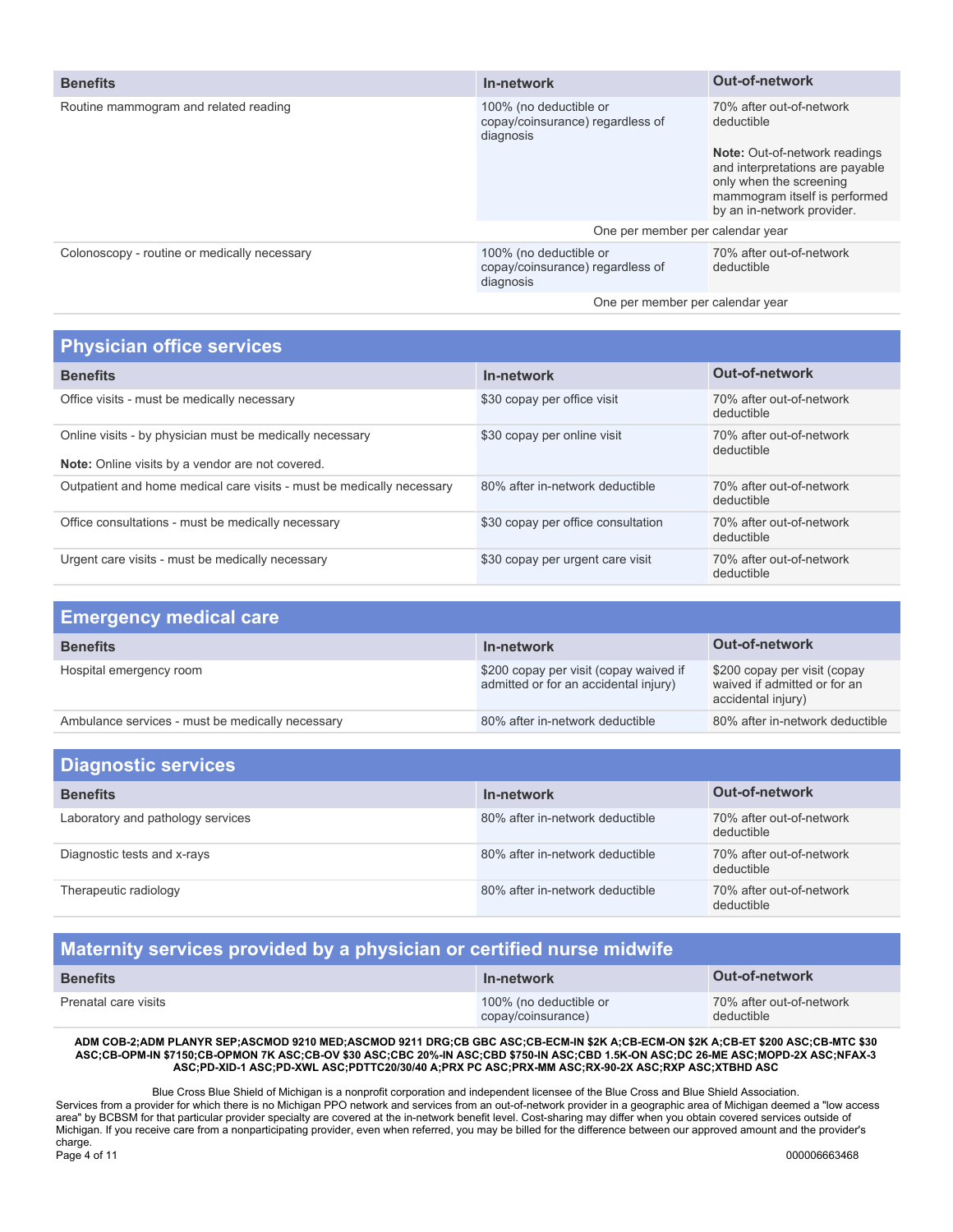| <b>Benefits</b>           | In-network                                   | Out-of-network                         |
|---------------------------|----------------------------------------------|----------------------------------------|
| Postnatal care visit      | 100% (no deductible or<br>copay/coinsurance) | 70% after out-of-network<br>deductible |
| Delivery and nursery care | 80% after in-network deductible              | 70% after out-of-network<br>deductible |

| <b>Hospital care</b>                                                                                |                                 |                                        |
|-----------------------------------------------------------------------------------------------------|---------------------------------|----------------------------------------|
| <b>Benefits</b>                                                                                     | In-network                      | <b>Out-of-network</b>                  |
| Semiprivate room, inpatient physician care, general nursing care, hospital<br>services and supplies | 80% after in-network deductible | 70% after out-of-network<br>deductible |
| Note: Nonemergency services must be rendered in a participating<br>hospital.                        | Unlimited days                  |                                        |
| Inpatient consultations                                                                             | 80% after in-network deductible | 70% after out-of-network<br>deductible |
| Chemotherapy                                                                                        | 80% after in-network deductible | 70% after out-of-network<br>deductible |

| <b>Alternatives to hospital care</b>                                                                                                                                                                                                                                                        |                                                                                                                                                                                                                                                                                                                                                 |                                              |
|---------------------------------------------------------------------------------------------------------------------------------------------------------------------------------------------------------------------------------------------------------------------------------------------|-------------------------------------------------------------------------------------------------------------------------------------------------------------------------------------------------------------------------------------------------------------------------------------------------------------------------------------------------|----------------------------------------------|
| <b>Benefits</b>                                                                                                                                                                                                                                                                             | In-network                                                                                                                                                                                                                                                                                                                                      | <b>Out-of-network</b>                        |
| Skilled nursing care - must be in a <b>participating</b> skilled nursing facility                                                                                                                                                                                                           | 80% after in-network deductible                                                                                                                                                                                                                                                                                                                 | 80% after in-network deductible              |
|                                                                                                                                                                                                                                                                                             | Limited to a maximum of 120 days per member per calendar year                                                                                                                                                                                                                                                                                   |                                              |
| Hospice care                                                                                                                                                                                                                                                                                | 100% (no deductible or<br>copay/coinsurance)                                                                                                                                                                                                                                                                                                    | 100% (no deductible or<br>copay/coinsurance) |
|                                                                                                                                                                                                                                                                                             | Up to 28 pre-hospice counseling visits before electing hospice services;<br>when elected, four 90-day periods - provided through a <b>participating</b><br>hospice program only; limited to dollar maximum that is reviewed and<br>adjusted periodically (after reaching dollar maximum, member transitions<br>into individual case management) |                                              |
| Home health care:<br>• must be medically necessary<br>must be provided by a <b>participating</b> home health care agency                                                                                                                                                                    | 80% after in-network deductible                                                                                                                                                                                                                                                                                                                 | 80% after in-network deductible              |
| Infusion therapy:<br>• must be medically necessary<br>must be given by a participating Home Infusion Therapy (HIT)<br>٠<br>provider or in a <b>participating</b> freestanding Ambulatory Infusion Center<br>(AIC)<br>may use drugs that require preauthorization - consult with your doctor | 80% after in-network deductible                                                                                                                                                                                                                                                                                                                 | 80% after in-network deductible              |

| <b>Surgical services</b>                                                                                                                 |                                              |                                        |
|------------------------------------------------------------------------------------------------------------------------------------------|----------------------------------------------|----------------------------------------|
| <b>Benefits</b>                                                                                                                          | In-network                                   | <b>Out-of-network</b>                  |
| Surgery - includes related surgical services and medically necessary<br>facility services by a participating ambulatory surgery facility | 80% after in-network deductible              | 70% after out-of-network<br>deductible |
| Presurgical consultations                                                                                                                | 100% (no deductible or<br>copay/coinsurance) | 70% after out-of-network<br>deductible |
| Voluntary sterilization for males                                                                                                        | 80% after in-network deductible              | 70% after out-of-network<br>deductible |
| Note: For voluntary sterilizations for females, see "Preventive care<br>services."                                                       |                                              |                                        |

Blue Cross Blue Shield of Michigan is a nonprofit corporation and independent licensee of the Blue Cross and Blue Shield Association. Services from a provider for which there is no Michigan PPO network and services from an out-of-network provider in a geographic area of Michigan deemed a "low access area" by BCBSM for that particular provider specialty are covered at the in-network benefit level. Cost-sharing may differ when you obtain covered services outside of Michigan. If you receive care from a nonparticipating provider, even when referred, you may be billed for the difference between our approved amount and the provider's charge.<br>Page 5 of 11 Page 5 of 11 000006663468 Page 1 000006663468 Page 1 000006663468 Page 1 000006663468 Page 1 000006663468 Page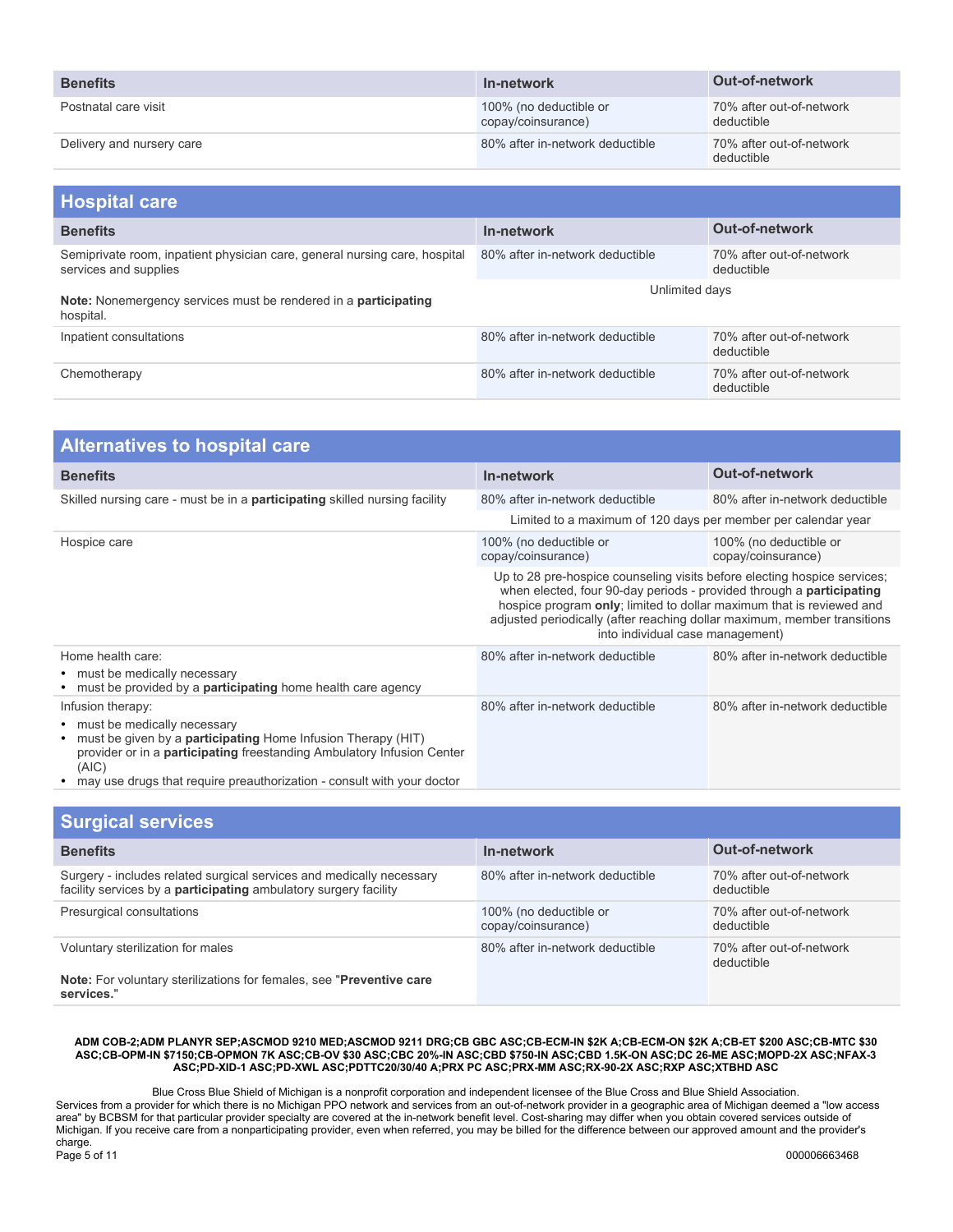| <b>Benefits</b>     | In-network                      | Out-of-network                         |
|---------------------|---------------------------------|----------------------------------------|
| Voluntary abortions | 80% after in-network deductible | 70% after out-of-network<br>deductible |

| Human organ transplants                                                                                                                                       |                                              |                                                                                 |  |
|---------------------------------------------------------------------------------------------------------------------------------------------------------------|----------------------------------------------|---------------------------------------------------------------------------------|--|
| <b>Benefits</b>                                                                                                                                               | In-network                                   | <b>Out-of-network</b>                                                           |  |
| Specified human organ transplants - must be in a designated facility and<br>coordinated through the BCBSM Human Organ Transplant Program (1-<br>800-242-3504) | 100% (no deductible or<br>copay/coinsurance) | 100% (no deductible or<br>copay/coinsurance) - in<br>designated facilities only |  |
| Bone marrow transplants - must be coordinated through the BCBSM<br>Human Organ Transplant Program (1-800-242-3504)                                            | 80% after in-network deductible              | 70% after out-of-network<br>deductible                                          |  |
| Specified oncology clinical trials<br>Note: BCBSM covers clinical trials in compliance with PPACA.                                                            | 80% after in-network deductible              | 70% after out-of-network<br>deductible                                          |  |
| Kidney, cornea and skin transplants                                                                                                                           | 80% after in-network deductible              | 70% after out-of-network<br>deductible                                          |  |

### **Mental health care and substance use disorder treatment**

**Note:** Some mental health and substance use disorder services are considered by BCBSM to be comparable to an office visit or medical online visit. When a mental health or substance use disorder service is considered by BCBSM to be comparable to an office visit or medical online visit, we will process the claim under your office visit or medical online visit benefit.

| <b>Benefits</b>                                                                                                                                                                                                        | In-network                      | <b>Out-of-network</b>                                                                                         |
|------------------------------------------------------------------------------------------------------------------------------------------------------------------------------------------------------------------------|---------------------------------|---------------------------------------------------------------------------------------------------------------|
| Inpatient mental health care and inpatient substance use disorder<br>treatment                                                                                                                                         | 80% after in-network deductible | 70% after out-of-network<br>deductible                                                                        |
|                                                                                                                                                                                                                        | Unlimited days                  |                                                                                                               |
| Residential psychiatric treatment facility:<br>• covered mental health services must be performed in a residential<br>psychiatric treatment facility<br>treatment must be preauthorized<br>subject to medical criteria | 80% after in-network deductible | 70% after out-of-network<br>deductible                                                                        |
| Outpatient mental health care:<br>• Facility and clinic                                                                                                                                                                | 80% after in-network deductible | 80% after in-network deductible<br>in participating facilities only                                           |
| Online visits<br>Note: Online visits by a vendor are not covered.                                                                                                                                                      | \$30 copay per online visit     | 70% after out-of-network<br>deductible                                                                        |
| Physician's office                                                                                                                                                                                                     | 80% after in-network deductible | 70% after out-of-network<br>deductible                                                                        |
| Outpatient substance use disorder treatment - in approved facilities only                                                                                                                                              | 80% after in-network deductible | 70% after out-of-network<br>deductible (in-network cost-<br>sharing will apply if there is no<br>PPO network) |

**ADM COB-2;ADM PLANYR SEP;ASCMOD 9210 MED;ASCMOD 9211 DRG;CB GBC ASC;CB-ECM-IN \$2K A;CB-ECM-ON \$2K A;CB-ET \$200 ASC;CB-MTC \$30 ASC;CB-OPM-IN \$7150;CB-OPMON 7K ASC;CB-OV \$30 ASC;CBC 20%-IN ASC;CBD \$750-IN ASC;CBD 1.5K-ON ASC;DC 26-ME ASC;MOPD-2X ASC;NFAX-3 ASC;PD-XID-1 ASC;PD-XWL ASC;PDTTC20/30/40 A;PRX PC ASC;PRX-MM ASC;RX-90-2X ASC;RXP ASC;XTBHD ASC** 

Blue Cross Blue Shield of Michigan is a nonprofit corporation and independent licensee of the Blue Cross and Blue Shield Association. Services from a provider for which there is no Michigan PPO network and services from an out-of-network provider in a geographic area of Michigan deemed a "low access area" by BCBSM for that particular provider specialty are covered at the in-network benefit level. Cost-sharing may differ when you obtain covered services outside of Michigan. If you receive care from a nonparticipating provider, even when referred, you may be billed for the difference between our approved amount and the provider's charge.<br>Page 6 of 11 Page 6 of 11 000006663468 Page 7 000006663468 Page 7 000006663468 Page 7 000006663468 Page 7 000006663468 Page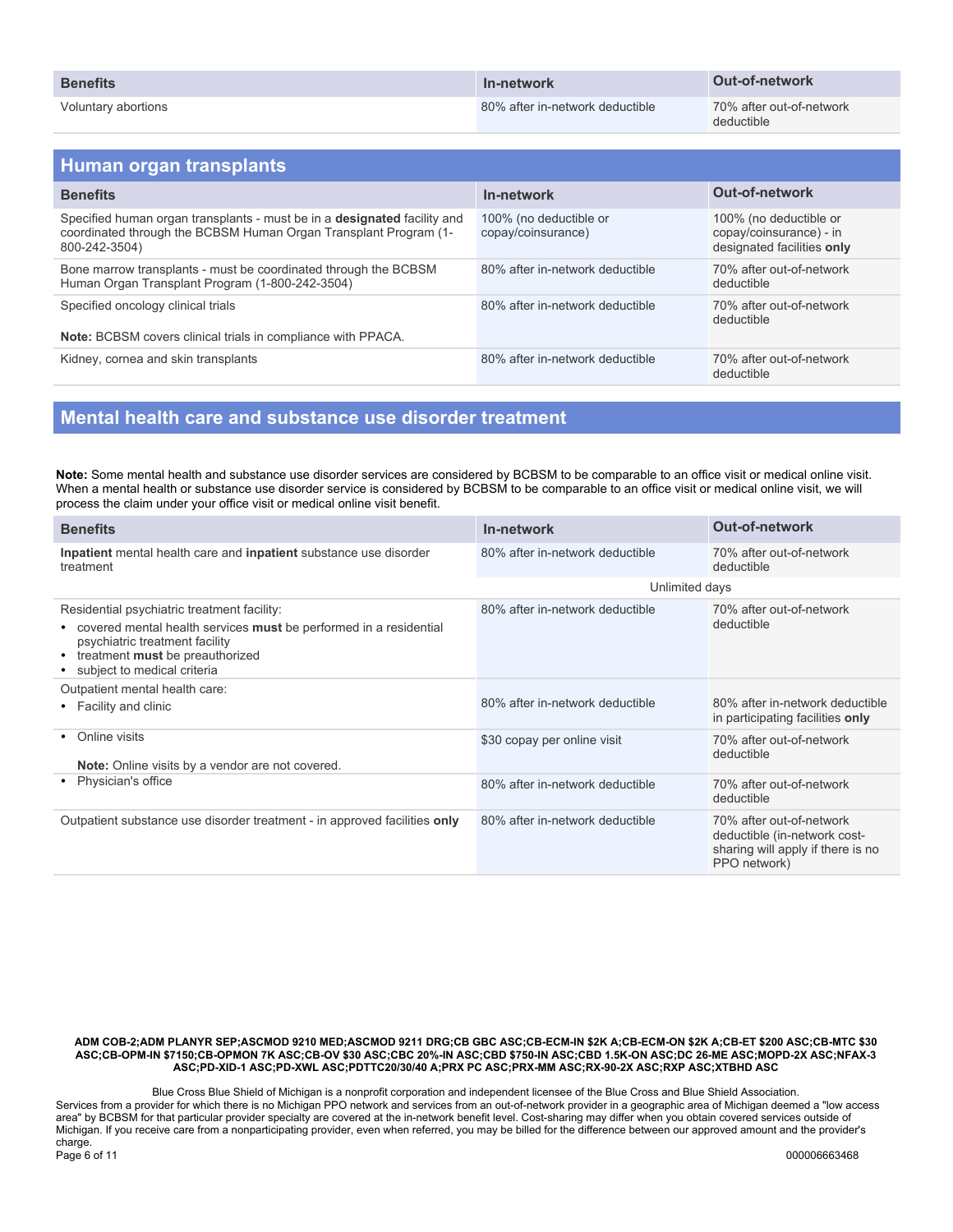| Autism spectrum disorders, diagnoses and treatment                                                                                                                                                                                                                                                                                                                                               |             |                       |  |
|--------------------------------------------------------------------------------------------------------------------------------------------------------------------------------------------------------------------------------------------------------------------------------------------------------------------------------------------------------------------------------------------------|-------------|-----------------------|--|
| <b>Benefits</b>                                                                                                                                                                                                                                                                                                                                                                                  | In-network  | <b>Out-of-network</b> |  |
| Applied behavioral analysis (ABA) treatment - when rendered by an<br>approved board-certified behavioral analyst - is covered through age 18.<br>subject to preauthorization<br><b>Note:</b> Diagnosis of an autism spectrum disorder and a treatment<br>recommendation for ABA services must be obtained by a BCBSM<br>approved autism evaluation center (AAEC) prior to seeking ABA treatment. | Not covered | Not covered           |  |
| Outpatient physical therapy, speech therapy, occupational therapy,<br>nutritional counseling for autism spectrum disorder                                                                                                                                                                                                                                                                        | Not covered | Not covered           |  |
| Other covered services, including mental health services, for autism<br>spectrum disorder                                                                                                                                                                                                                                                                                                        | Not covered | Not covered           |  |

| <b>Other covered services</b>                                                                                                                                                                                                                                                                                                                       |                                                                                                                                                                |                                                                                                                                               |  |
|-----------------------------------------------------------------------------------------------------------------------------------------------------------------------------------------------------------------------------------------------------------------------------------------------------------------------------------------------------|----------------------------------------------------------------------------------------------------------------------------------------------------------------|-----------------------------------------------------------------------------------------------------------------------------------------------|--|
| <b>Benefits</b>                                                                                                                                                                                                                                                                                                                                     | In-network                                                                                                                                                     | <b>Out-of-network</b>                                                                                                                         |  |
| Outpatient Diabetes Management Program (ODMP)<br>Note: Screening services required under the provisions of PPACA are<br>covered at 100% of approved amount with no in-network cost-sharing<br>when rendered by an in-network provider.<br>Note: When you purchase your diabetic supplies via mail order you will<br>lower your out-of-pocket costs. | • 80% after in-network deductible for<br>diabetes medical supplies<br>• 100% (no deductible or<br>copay/coinsurance) for diabetes self-<br>management training | 70% after out-of-network<br>deductible                                                                                                        |  |
| Allergy testing and therapy                                                                                                                                                                                                                                                                                                                         | 100% (no deductible or<br>copay/coinsurance)                                                                                                                   | 70% after out-of-network<br>deductible                                                                                                        |  |
| Chiropractic spinal manipulation and osteopathic manipulative therapy                                                                                                                                                                                                                                                                               | \$30 copay per visit                                                                                                                                           | 70% after out-of-network<br>deductible                                                                                                        |  |
|                                                                                                                                                                                                                                                                                                                                                     | Limited to a combined 24-visit maximum per member per calendar year                                                                                            |                                                                                                                                               |  |
| Outpatient physical, speech and occupational therapy - provided for<br>rehabilitation                                                                                                                                                                                                                                                               | 80% after in-network deductible                                                                                                                                | 70% after out-of-network<br>deductible<br>Note: Services at<br>nonparticipating outpatient<br>physical therapy facilities are not<br>covered. |  |
|                                                                                                                                                                                                                                                                                                                                                     | Limited to a combined 60-visit maximum per member per calendar year                                                                                            |                                                                                                                                               |  |
| Durable medical equipment<br>Note: DME items required under the provisions of PPACA are covered at<br>100% of approved amount with no in-network cost-sharing when rendered<br>by an in-network provider. For a list of covered DME items required under<br>PPACA, call BCBSM.                                                                      | 80% after in-network deductible                                                                                                                                | 80% after in-network deductible                                                                                                               |  |
| Prosthetic and orthotic appliances                                                                                                                                                                                                                                                                                                                  | 80% after in-network deductible                                                                                                                                | 80% after in-network deductible                                                                                                               |  |
| Private duty nursing care                                                                                                                                                                                                                                                                                                                           | 50% after in-network deductible                                                                                                                                | 50% after in-network deductible                                                                                                               |  |

Blue Cross Blue Shield of Michigan is a nonprofit corporation and independent licensee of the Blue Cross and Blue Shield Association. Services from a provider for which there is no Michigan PPO network and services from an out-of-network provider in a geographic area of Michigan deemed a "low access area" by BCBSM for that particular provider specialty are covered at the in-network benefit level. Cost-sharing may differ when you obtain covered services outside of Michigan. If you receive care from a nonparticipating provider, even when referred, you may be billed for the difference between our approved amount and the provider's charge.<br>Page 7 of 11 Page 7 of 11 000006663468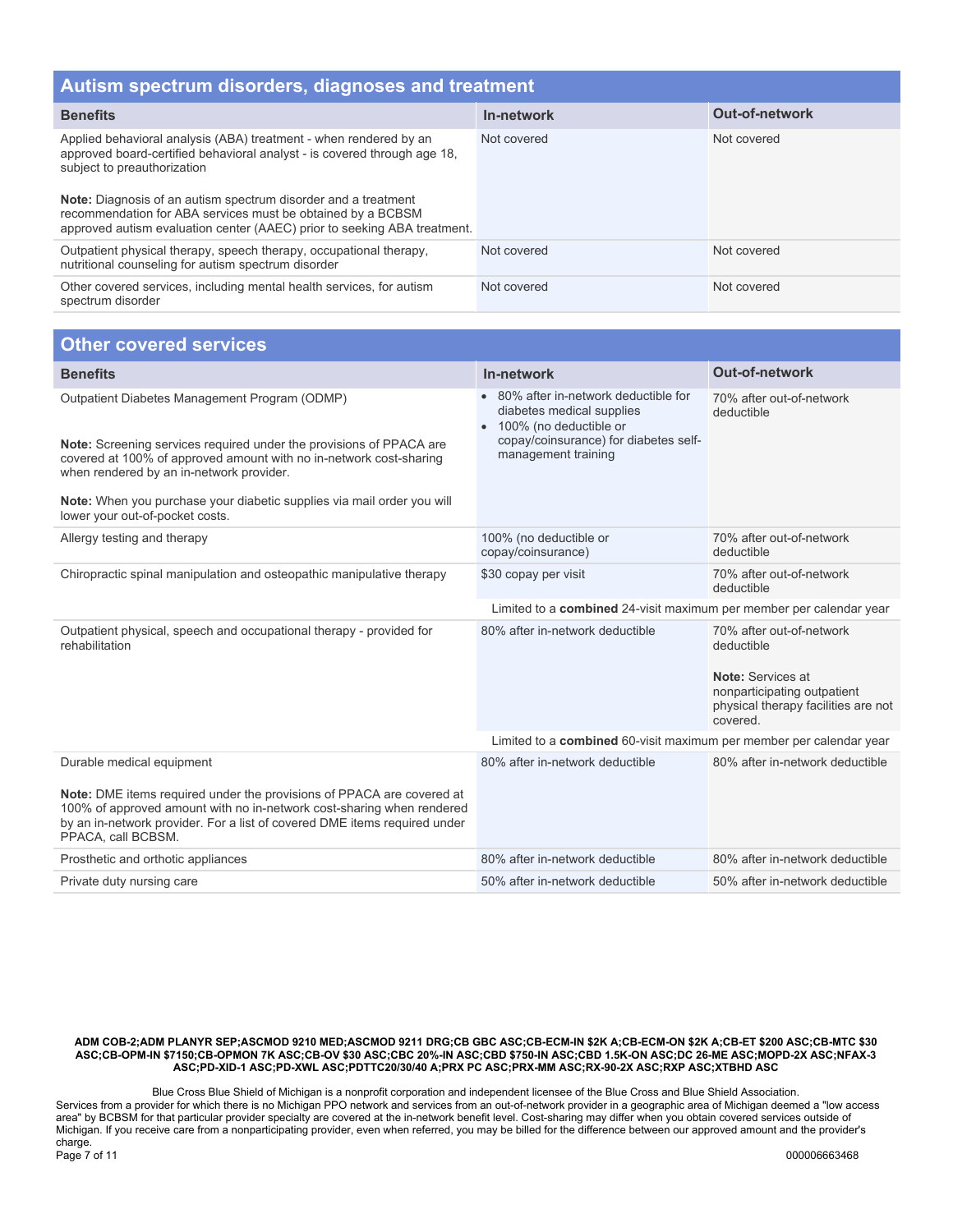

A nonprofit corporation and independent licensee<br>of the Blue Cross and Blue Shield Association

# **MICHIGAN ELECTRICAL EMPLOYEE A0XRK7 51848001 0070044650006 BCBSM Preferred RX Program Effective Date: On or after January 2019 Benefits-at-a-glance**

This is intended as an easy-to-read summary and provides only a general overview of your benefits. It is not a contract. Additional limitations and exclusions may apply. Payment amounts are based on BCBSM's approved amount, less any applicable deductible and/or copay/coinsurance. For a complete description of benefits please see the applicable BCBSM certificates and riders, if your group is underwritten or any other plan documents your group uses, if your group is self-funded. If there is a discrepancy between this Benefits-at-a-Glance and any applicable plan document, the plan document will control.

**Specialty Pharmaceutical Drugs** - The mail order pharmacy for **specialty drugs** is Walgreens Specialty Pharmacy, LLC, an independent company. Specialty prescription drugs (such as Enbrel® and Humira®) are used to treat complex conditions such as rheumatoid arthritis, multiple sclerosis and cancer. These drugs require special handling, administration or monitoring. Walgreens Specialty Pharmacy will handle mail order prescriptions only for specialty drugs while many in-network retail pharmacies will continue to dispense specialty drugs (check with your local pharmacy for availability). Other mail order prescription medications can continue to be sent to Express Scripts. (Express Scripts is an independent company providing pharmacy benefit services for Blues members.) A list of specialty drugs is available on our Web site at **bcbsm.com/pharmacy**. If you have any questions, please call Walgreens Specialty Pharmacy customer service at 1-866-515-1355.

We will not pay for more than a 30-day supply of a covered prescription drug that BCBSM defines as a "specialty pharmaceutical" whether or not the drug is obtained from a 90-Day Retail Network provider or mail-order provider. We may make exceptions if a member requires more than a 30-day supply. BCBSM reserves the right to limit the quantity of select specialty drugs to no more than a 15-day supply for each fill. Your copay/coinsurance will be reduced by one-half for each fill once applicable deductibles have been met.

Select Controlled Substance Drugs - BCBSM will limit the initial fill of select controlled substances to a 5-day supply. Additional fills for these medications will be limited to no more than a 30-day supply. The controlled substances affected by this prescription drug requirement are available online at bcbsm.com/pharmacy.

**ADM COB-2;ADM PLANYR SEP;ASCMOD 9210 MED;ASCMOD 9211 DRG;CB GBC ASC;CB-ECM-IN \$2K A;CB-ECM-ON \$2K A;CB-ET \$200 ASC;CB-MTC \$30 ASC;CB-OPM-IN \$7150;CB-OPMON 7K ASC;CB-OV \$30 ASC;CBC 20%-IN ASC;CBD \$750-IN ASC;CBD 1.5K-ON ASC;DC 26-ME ASC;MOPD-2X ASC;NFAX-3 ASC;PD-XID-1 ASC;PD-XWL ASC;PDTTC20/30/40 A;PRX PC ASC;PRX-MM ASC;RX-90-2X ASC;RXP ASC;XTBHD ASC**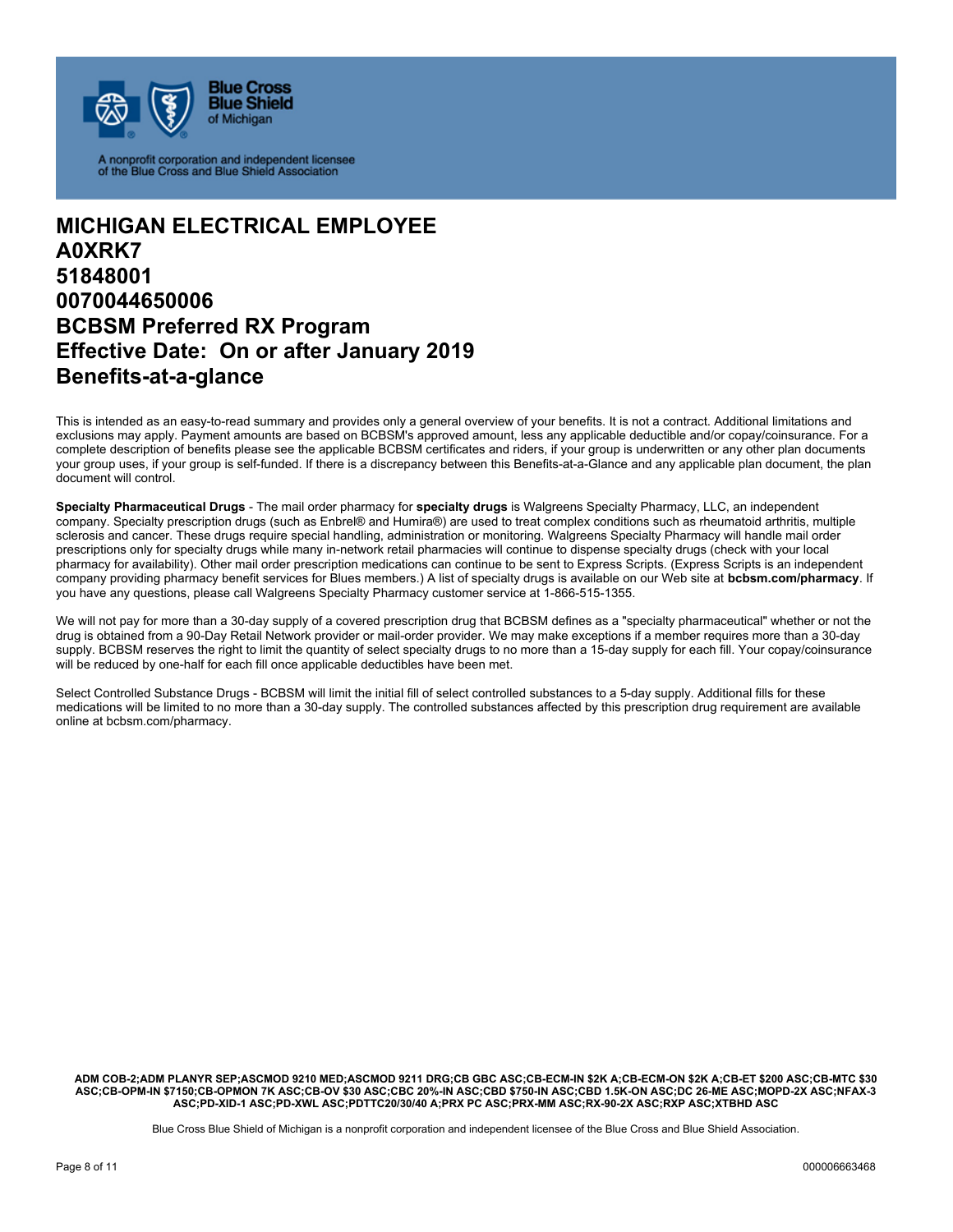### **Member's responsibility (copays and coinsurance amounts)**

**Note:** Your prescription drug copays and coinsurance amounts, including mail order copay and coinsurance amounts, are subject to the **same** annual out-of-pocket maximum required under your medical coverage. The following prescription drug expenses will not apply to your annual out-of-pocket maximum.

- any difference between the Maximum Allowable Cost and BCBSM's approved amount for a covered brand-name drug
- the 25% member liability for covered drugs obtained from an out-of-network pharmacy

**Note:** If your prescription is filled by any type of in-network pharmacy, and you request the brand-name drug when a generic equivalent is available on the BCBSM MAC list and the prescriber HSA not indicated "Dispensed as Written" (DAW) on the prescription, you must pay the difference in cost between the brand-name drug dispensed and the maximum allowable cost for the generic **plus** the applicable copay/coinsurance.

| <b>Benefits</b>                                                              |                          | 90-day retail network<br>pharmacy | * In-network mail order<br>provider | In-network pharmacy<br>(not part of the 90-day<br>retail network) | <b>Out-of-network</b><br>pharmacy                                                     |
|------------------------------------------------------------------------------|--------------------------|-----------------------------------|-------------------------------------|-------------------------------------------------------------------|---------------------------------------------------------------------------------------|
| Tier 1 -<br>Generic or<br>select<br>prescribed<br>over-the-<br>counter drugs | 1 to $30$ -day<br>period | You pay \$20 copay                | You pay \$20 copay                  | You pay \$20 copay                                                | You pay \$20 copay plus an<br>additional 25% of BCBSM<br>approved amount for the drug |
|                                                                              | 31 to 83-day<br>period   | No coverage                       | You pay \$40 copay                  | No coverage                                                       | No coverage                                                                           |
|                                                                              | 84 to 90-day<br>period   | You pay \$40 copay                | You pay \$40 copay                  | No coverage                                                       | No coverage                                                                           |
| Tier 2 -<br>Preferred<br>brand-name<br>drugs                                 | 1 to $30$ -day<br>period | You pay \$35 copay                | You pay \$35 copay                  | You pay \$35 copay                                                | You pay \$35 copay plus an<br>additional 25% of BCBSM<br>approved amount for the drug |
|                                                                              | 31 to 83-day<br>period   | No coverage                       | You pay \$70 copay                  | No coverage                                                       | No coverage                                                                           |
|                                                                              | 84 to 90-day<br>period   | You pay \$70 copay                | You pay \$70 copay                  | No coverage                                                       | No coverage                                                                           |
| Tier 3 -<br>Nonpreferred<br>brand-name<br>drugs                              | 1 to $30$ -day<br>period | You pay \$50 copay                | You pay \$50 copay                  | You pay \$50 copay                                                | You pay \$50 copay plus an<br>additional 25% of BCBSM<br>approved amount for the drug |
|                                                                              | 31 to 83-day<br>period   | No coverage                       | You pay \$100 copay                 | No coverage                                                       | No coverage                                                                           |
|                                                                              | 84 to 90-day<br>period   | You pay \$100 copay               | You pay \$100 copay                 | No coverage                                                       | No coverage                                                                           |

**Note:** Over-the-counter (OTC) drugs are drugs that do not require a prescription under federal law. They are identified by BCBSM as select prescription drugs. A prescription for the select OTC drug is required from the member's physician. In some cases, over-the-counter drugs may need to be tried before BCBSM will approve use of other drugs. \* BCBSM will not pay for drugs obtained from out-of-network mail order providers, including Internet providers.

| <b>Covered services</b>                                          |                                                        |                                                        |                                                                   |                                                       |
|------------------------------------------------------------------|--------------------------------------------------------|--------------------------------------------------------|-------------------------------------------------------------------|-------------------------------------------------------|
| <b>Benefits</b>                                                  | 90-day retail network<br>pharmacy                      | * In-network mail order<br>provider                    | In-network pharmacy<br>(not part of the 90-day<br>retail network) | <b>Out-of-network</b><br>pharmacy                     |
| FDA-approved drugs                                               | 100% of approved amount<br>less plan copay/coinsurance | 100% of approved amount<br>less plan copay/coinsurance | 100% of approved amount<br>less plan copay/coinsurance            | 75% of approved amount less<br>plan copay/coinsurance |
| Prescribed over-the-<br>counter drugs - when<br>covered by BCBSM | 100% of approved amount<br>less plan copay/coinsurance | 100% of approved amount<br>less plan copay/coinsurance | 100% of approved amount<br>less plan copay/coinsurance            | 75% of approved amount less<br>plan copay/coinsurance |

**ADM COB-2;ADM PLANYR SEP;ASCMOD 9210 MED;ASCMOD 9211 DRG;CB GBC ASC;CB-ECM-IN \$2K A;CB-ECM-ON \$2K A;CB-ET \$200 ASC;CB-MTC \$30 ASC;CB-OPM-IN \$7150;CB-OPMON 7K ASC;CB-OV \$30 ASC;CBC 20%-IN ASC;CBD \$750-IN ASC;CBD 1.5K-ON ASC;DC 26-ME ASC;MOPD-2X ASC;NFAX-3 ASC;PD-XID-1 ASC;PD-XWL ASC;PDTTC20/30/40 A;PRX PC ASC;PRX-MM ASC;RX-90-2X ASC;RXP ASC;XTBHD ASC** 

Blue Cross Blue Shield of Michigan is a nonprofit corporation and independent licensee of the Blue Cross and Blue Shield Association.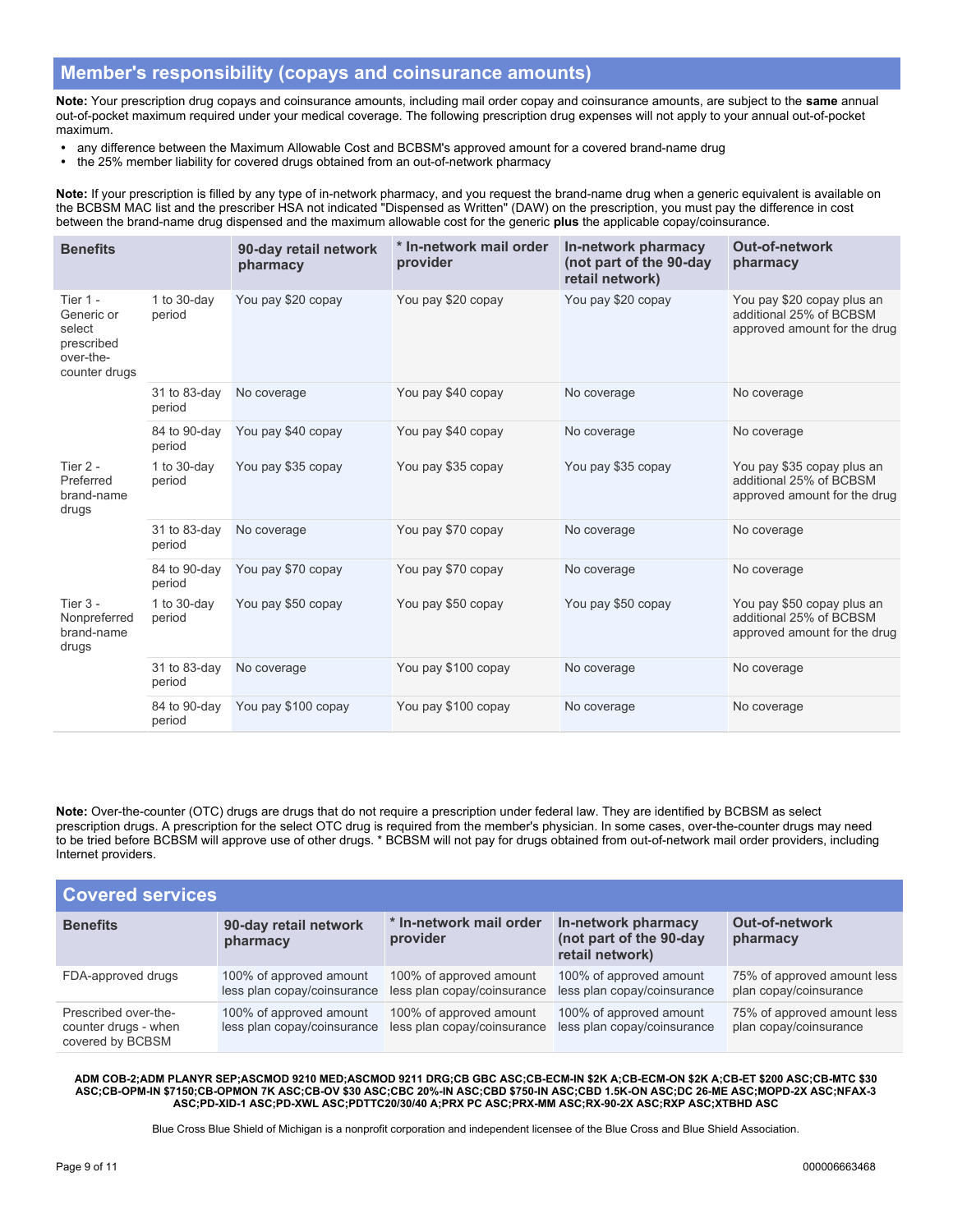| <b>Benefits</b>                                                                                                                                                                                                                                              | 90-day retail network<br>pharmacy                                                                                       | * In-network mail order<br>provider                                                                                     | In-network pharmacy<br>(not part of the 90-day<br>retail network)                                                    | <b>Out-of-network</b><br>pharmacy                                                                                   |
|--------------------------------------------------------------------------------------------------------------------------------------------------------------------------------------------------------------------------------------------------------------|-------------------------------------------------------------------------------------------------------------------------|-------------------------------------------------------------------------------------------------------------------------|----------------------------------------------------------------------------------------------------------------------|---------------------------------------------------------------------------------------------------------------------|
| State-controlled drugs                                                                                                                                                                                                                                       | 100% of approved amount<br>less plan copay/coinsurance                                                                  | 100% of approved amount<br>less plan copay/coinsurance                                                                  | 100% of approved amount<br>less plan copay/coinsurance                                                               | 75% of approved amount less<br>plan copay/coinsurance                                                               |
| FDA-approved generic<br>and select brand-name<br>prescription preventive<br>drugs, supplements and<br>vitamins as required by<br><b>PPACA</b>                                                                                                                | 100% of approved amount                                                                                                 | 100% of approved amount                                                                                                 | 100% of approved amount                                                                                              | 75% of approved amount                                                                                              |
| Other FDA-approved<br><b>brand-name</b> prescription<br>preventive drugs,<br>supplements and vitamins<br>as required by PPACA                                                                                                                                | 100% of approved amount<br>less plan copay/coinsurance                                                                  | 100% of approved amount<br>less plan copay/coinsurance                                                                  | 100% of approved amount<br>less plan copay/coinsurance                                                               | 75% of approved amount less<br>plan copay/coinsurance                                                               |
| Adult and childhood select<br>preventive immunizations<br>as recommended by the<br>USPSTF, ACIP, HRSA or<br>other sources as<br>recognized by BCBSM that<br>are in compliance with the<br>provisions of the Patient<br>Protection and Affordable<br>Care Act | 100% of approved amount                                                                                                 | No coverage                                                                                                             | 100% of approved amount                                                                                              | 75% of approved amount                                                                                              |
| FDA-approved generic<br>and select brand-name<br>prescription contraceptive<br>medication (non-self-<br>administered drugs are not<br>covered)                                                                                                               | 100% of approved amount                                                                                                 | 100% of approved amount                                                                                                 | 100% of approved amount                                                                                              | 75% of approved amount                                                                                              |
| Other FDA-approved<br><b>brand-name</b> prescription<br>contraceptive medication<br>(non-self-administered<br>drugs are not covered)                                                                                                                         | 100% of approved amount<br>less plan copay/coinsurance                                                                  | 100% of approved amount<br>less plan copay/coinsurance                                                                  | 100% of approved amount<br>less plan copay/coinsurance                                                               | 75% of approved amount less<br>plan copay/coinsurance                                                               |
| Disposable needles and<br>syringes - when dispensed<br>with insulin or other<br>covered injectable legend<br>drugs                                                                                                                                           | 100% of approved amount<br>less plan copay/coinsurance<br>for the insulin or other<br>covered injectable legend<br>drug | 100% of approved amount<br>less plan copay/coinsurance<br>for the insulin or other<br>covered injectable legend<br>drug | 100% of approved amount<br>less plan copay/coinsurance<br>for the insulin or other covered<br>injectable legend drug | 75% of approved amount less<br>plan copay/coinsurance for the<br>insulin or other covered<br>injectable legend drug |
| <b>Note:</b> Needles and<br>syringes have no<br>copay/coinsurance.                                                                                                                                                                                           |                                                                                                                         |                                                                                                                         |                                                                                                                      |                                                                                                                     |

\* BCBSM will not pay for drugs obtained from out-of-network mail order providers, including Internet providers.

### **Features of your prescription drug plan**

Custom Drug List **A** continually updated list of FDA-approved medications that represent each therapeutic class. The drugs on the list are chosen by the BCBSM Pharmacy and Therapeutics Committee for their effectiveness, safety, uniqueness and cost efficiency. The goal of the drug list is to provide members with the greatest therapeutic value at the lowest possible cost. **Tier 1 (generic)** - Tier 1 includes generic drugs made with the same active ingredients, available in the same strengths and dosage forms, and administered in the same way as equivalent brand-name drugs. They also require the lowest copay/coinsurance, making them the most cost-effective option for the treatment. **Tier 2 (preferred brand)** - Tier 2 includes brand-name drugs from the Custom Drug List. Preferred brand name drugs are also safe and effective, but require a higher copay/coinsurance. **Tier 3 (nonpreferred brand)** - Tier 3 contains brand-name drugs not included in Tier 2. These drugs may not have a proven record for safety or as high of a clinical value as Tier 1 or Tier 2 drugs. Members pay the highest copay/coinsurance for these drugs.

**ADM COB-2;ADM PLANYR SEP;ASCMOD 9210 MED;ASCMOD 9211 DRG;CB GBC ASC;CB-ECM-IN \$2K A;CB-ECM-ON \$2K A;CB-ET \$200 ASC;CB-MTC \$30 ASC;CB-OPM-IN \$7150;CB-OPMON 7K ASC;CB-OV \$30 ASC;CBC 20%-IN ASC;CBD \$750-IN ASC;CBD 1.5K-ON ASC;DC 26-ME ASC;MOPD-2X ASC;NFAX-3 ASC;PD-XID-1 ASC;PD-XWL ASC;PDTTC20/30/40 A;PRX PC ASC;PRX-MM ASC;RX-90-2X ASC;RXP ASC;XTBHD ASC** 

Blue Cross Blue Shield of Michigan is a nonprofit corporation and independent licensee of the Blue Cross and Blue Shield Association.